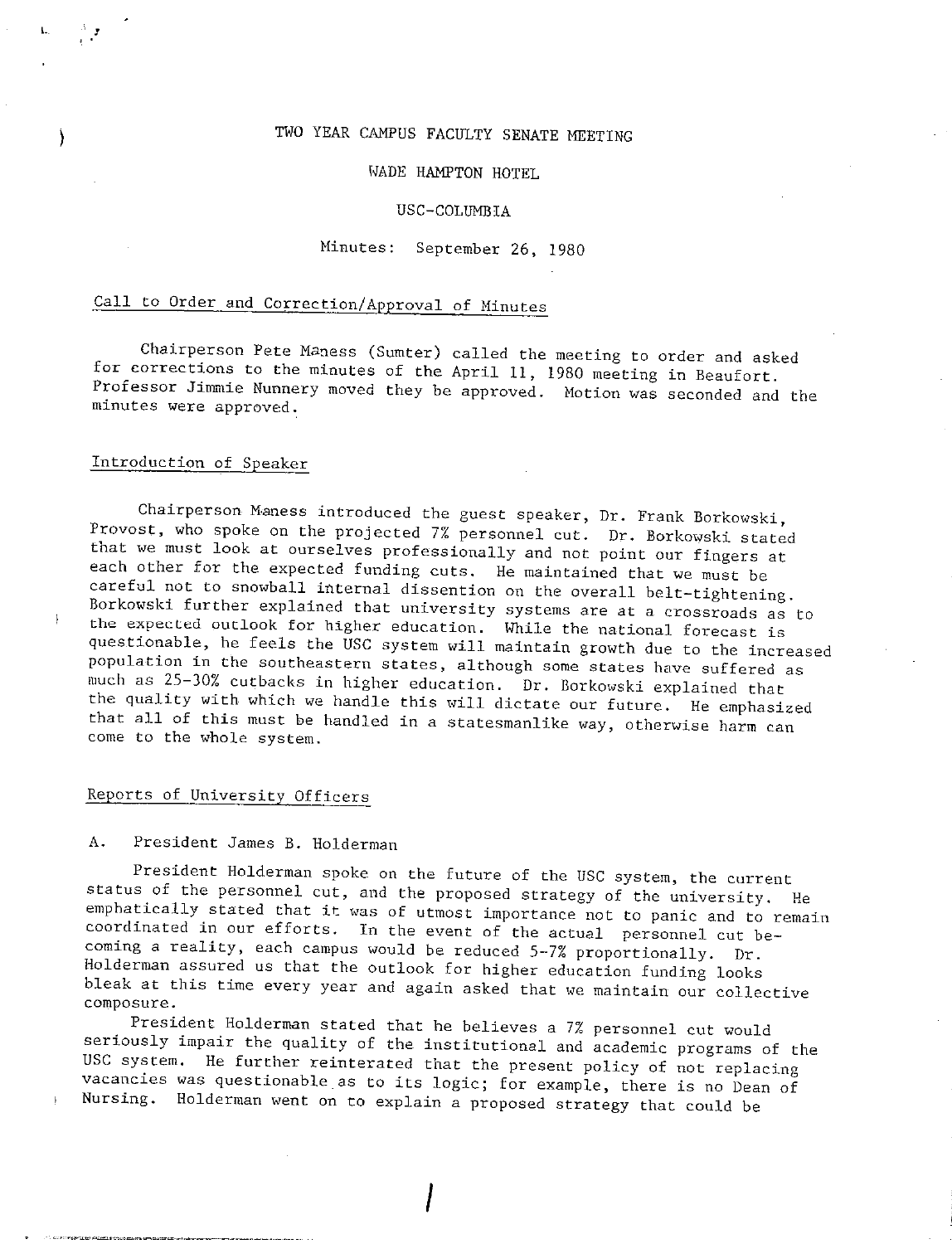implemented if the 7% cutback became a reality. This strategy, based on<br>maintenance of university quality, calls for a reduction in the number of<br>students admitted. President Holderman believes that it is mandatory that<br>we

and that all campuses should work together on a common strategy that is<br>deemed as advantageous to the USC system in total. He told the two-year<br>campuses that if Columbia employs a restrictive enrollment policy the two-<br>yea

B. Dr. John Duffy, Vice President for Two-Year Campuses and Continuing **Education** 

Dr. Duffy introduced three support personnel:

- 1. Sally Glover--Assistant Financial Aid Director for two-year system
- 2. David Hunter--Student Affairs, helps coordinate two-year system
- **3. David Bowden--Telecommunications**

 $\mathcal{F}$ 

ì

Dr. Duffy reported the Higher Education Act finally passed and the rate<br>for student loans was now 9%. He also stated that continuing education was<br>currently undergoing change and study.

**C. Dr. Robert E. Alexander, Associate Vice President for Two-Year Campuses** and Continuing Education

Dr. Alexander informed us that the date for faculty exchange was now<br>November 1. Other than this change the procedure was the same. He also<br>alerted the faculty to be on the lookout for financial grants and not be<br>afraid to

courses; for any enrollment at a campus, the campus gets the FTE funding.<br>This will benefit the local campus.

D. Dr. Stephen H. Ackerman, Associate Provost

Dr. Ackerman updated the status of the proposed grievance procedure.<br>In April, Governor Riley exempted university faculty from state grievance<br>procedure. The Two-Year Faculty needs to coordinate its procedures with<br>USC-Col

Reports from Standing Committees

A. Rights and Responsibilities. The elected officers are as follows:

Chairman-----------------------------Jimmie Nunnery<br>Vice Chairman----------------------John C. Griffin Secretary---------------------------Jerry M. Dockery

Chairperson Nunnery proposed one change in the grievance procedure and it is as follows: **Nunnery proposed one change in the grievance procedure and it is** the word 'working' should be inserted between the word (7) and

Д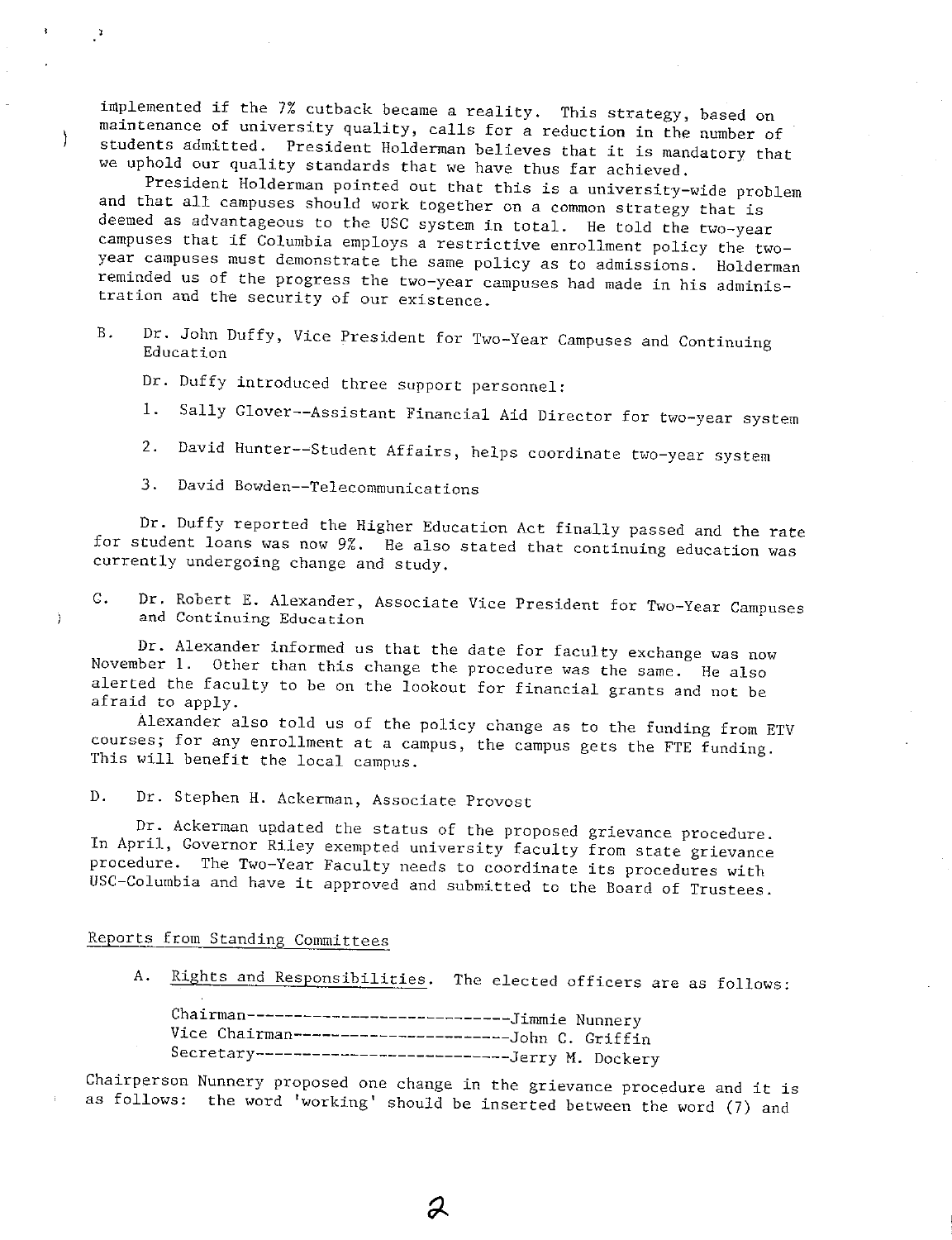(days) in statement  $#4$ . This motion was seconded and passed.<br>A motion was then made and seconded that the corrected draft of the<br>grievance procedure be approved. It was unanimously adopted.<br>A question was raised as to m

Dr. Nicholas D. Mitchell, recognizing the great debt owed him for his service<br>and dedication to the two-year campuses. This passed unanimously. This<br>resolution is attached as Appendix  $#2$ .

**B. Financial Concerns. Chairperson Lee Craig made no report at t.his time.** 

C. Intra-University Services and Communications. Chairperson Sherre<br>Dryden reported the committee had begun plans for the faculty development<br>program approved at the April 1980 meeting in Beaufort. The Committee will<br>work

areas of the curriculum.<br>Chairperson Dryden further reported that the committee will study a proposal to establish a system of academic rank for professional librarians **on the two-year campuses and Library Processing Center.** 

**D. Executive Committee. Chairperson Maness informed us the next** would be at USC-Salkehatchie on November 14, 1980.

## Reports from Special Committees

 $\mathcal{L}$ 

A. University Library Committee. Tandy Willis reported the committee met on September 3 for the first time and discussed the budget. A note of thanks was extended to Mr. Ken Toombs for his help with the libraries on the tw

B. University Curricula and New Courses Committee. In Marion Preacher's absence Billy Cordray reported that the committee had held two meetings this semester. New courses and changes in the following courses taught on the

| MUSC 269<br>(new course)              | Beginning Piano Accompanying |
|---------------------------------------|------------------------------|
| <b>ANTH 209</b><br>(changed from 371) | Introduction to Folklore     |
| ANTH 318<br>(new course)              | Material Culture             |
| BIOL 242<br>(change in description)   | Physiology for Nurses        |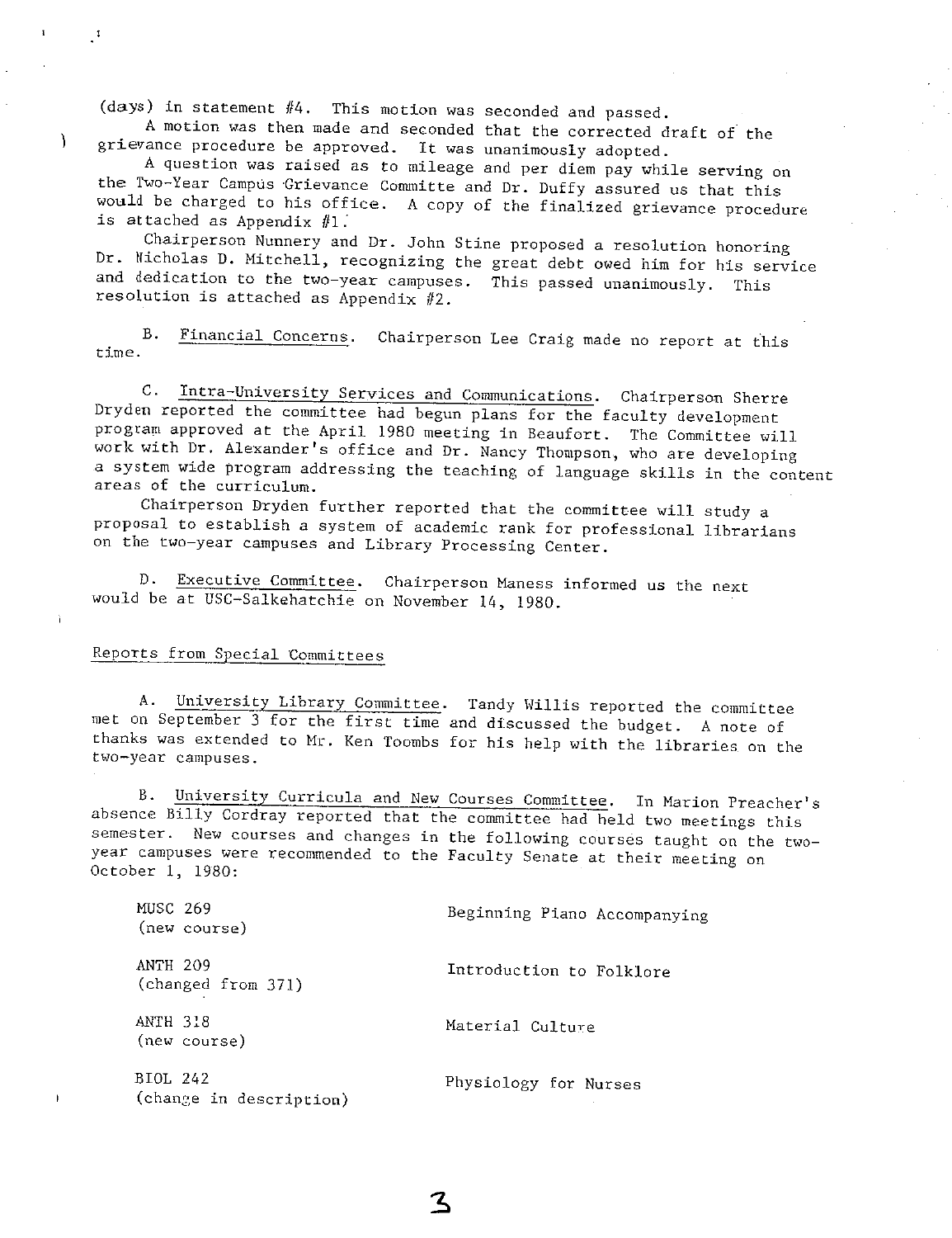#### Physiology for Pharmacists

BIOL 260 (new course)

C. University Faculty Welfare. Elizabeth Baldwin reported that<br>reduction in force was the main concern and the committee will be meeting<br>with Dr. Borkowski. There is a coordinated effort going on between our<br>faculty welfar

D. Academic Forward Planning. John Samaras informed us that his term expired in December and Larry Rowland is his replacement. The committee met September 5 and again on September 26. Athletics, transcrip evaluation procedures and the self-study were discussed. Recommendations were made by the deans as to the outline of the self-study.

E. Academic Affairs/Faculty Liaison. Jimmie Nunnery reported for<br>Beth Dunlap on the two committee meetings, May 9 and September 12. Dr.<br>Charles Collidge was elected Chairman and Dr. Beth Dunlap was elected<br>vice-chairman. T

- 1. Academic Proposals
	- a) Establishment of a USC Environmental Health Sciences Research Center-----approved
	- b) Establishment of Carolina Justice Institute------approved
	- c) Institute for Southern Studies-----approved
- 2. Graduate School Proposals
	- a) Joint proposal for Ph.D. in Pharmaceutical Sciences (College of Pharmacy, USC, and College of Pharmacy, MUSC)-----approved
	- b) Proposal for Ph.D. in Biomedical Science (School of Medicine)-----approved
- **3. New Criteria and Procedures** 
	- a) Evaluation-----approved
	- b) Grievance-----approved for Columbia campus only
- 4. Suspension Policy approved
- 5. Proposed Revision of Academic Titles approved
- 6. Other Hatters

**none** 

7. Code of Student Academic Responsibility (action delayed at the request of the student senate so that they may have the opportunity to study it and possibly recommend changes)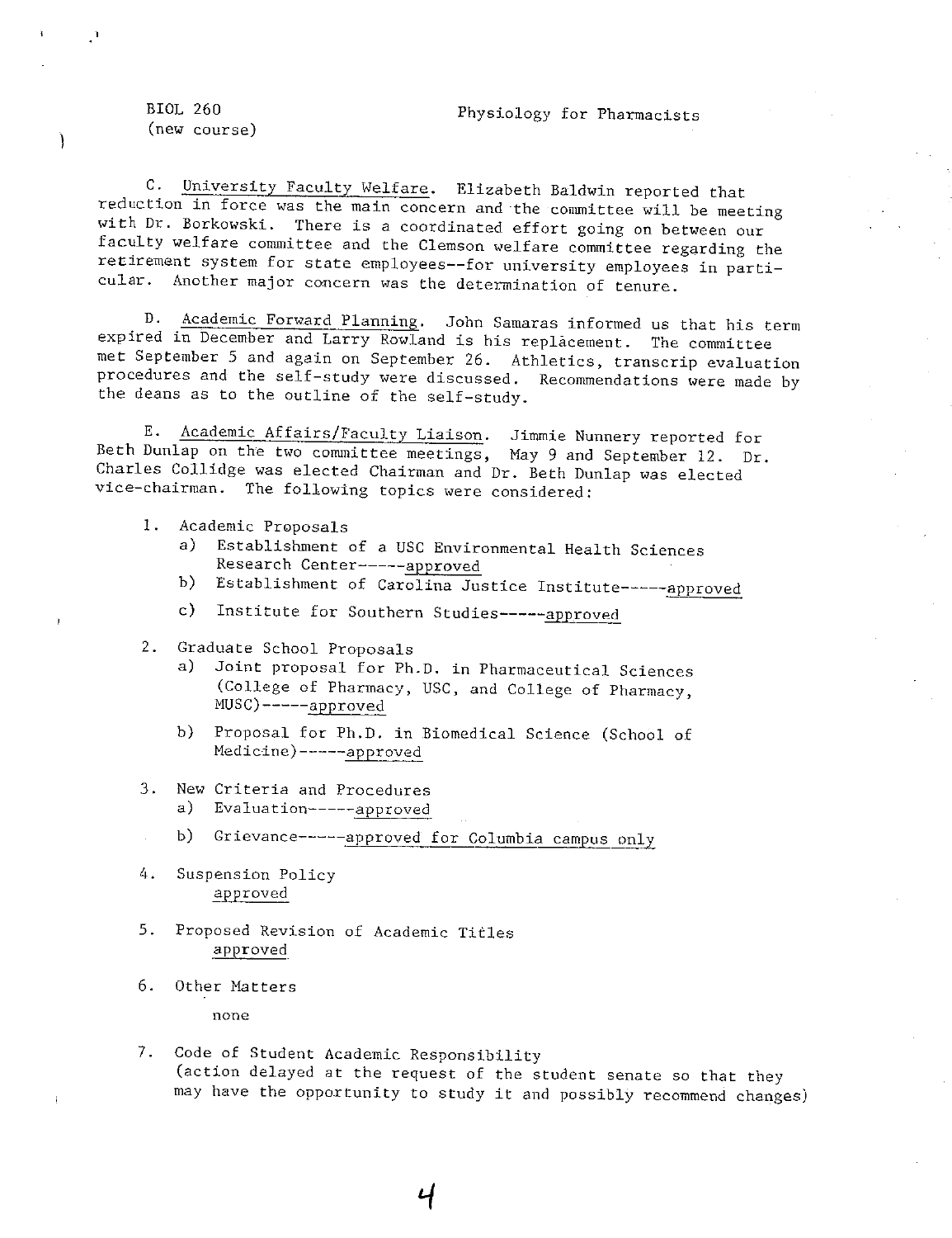**F. System Committee. Jimmie Nunnery reported that there were two** matters discussed that would directly affect the two-year system.

1. USC new positions requested by campus and new positions by H. E. C. to Budget and Control Board.

|              | USC Request | Recommended by H. E. C. |
|--------------|-------------|-------------------------|
| Beaufort     | 4           |                         |
| Lancaster    | 12          |                         |
| Salkehatchie | 8           |                         |
| Sumter       | વ           |                         |
| Union        | ર           |                         |

2. A more liberal policy by USC with regard to upper divisional courses was discussed. President Holderman appointed Dr. Duffy to chair a committee consisting of himself, Jimmie Nunnery, Dean Jack Anderson, and the deans of four of the colleges at USC-Columbia to work toward a solution to the problem and report back to the next meeting of th

#### Unfinished Business

Jerry Dockery suggested that if you cannot attend your committee **meeting, send a substitute.** 

**New Business** 

 $\mathfrak{h}$ 

None

#### **Announcements**

**Congratulations to John Stine for receiving his doctorate.** 

**Chairperson Maness then asked for a motion to adjourn. The motion was** made and the meeting was adjourned.

Respectfully Submitted,

Beth Williams Recording Secretary

Billy Cordray Secretary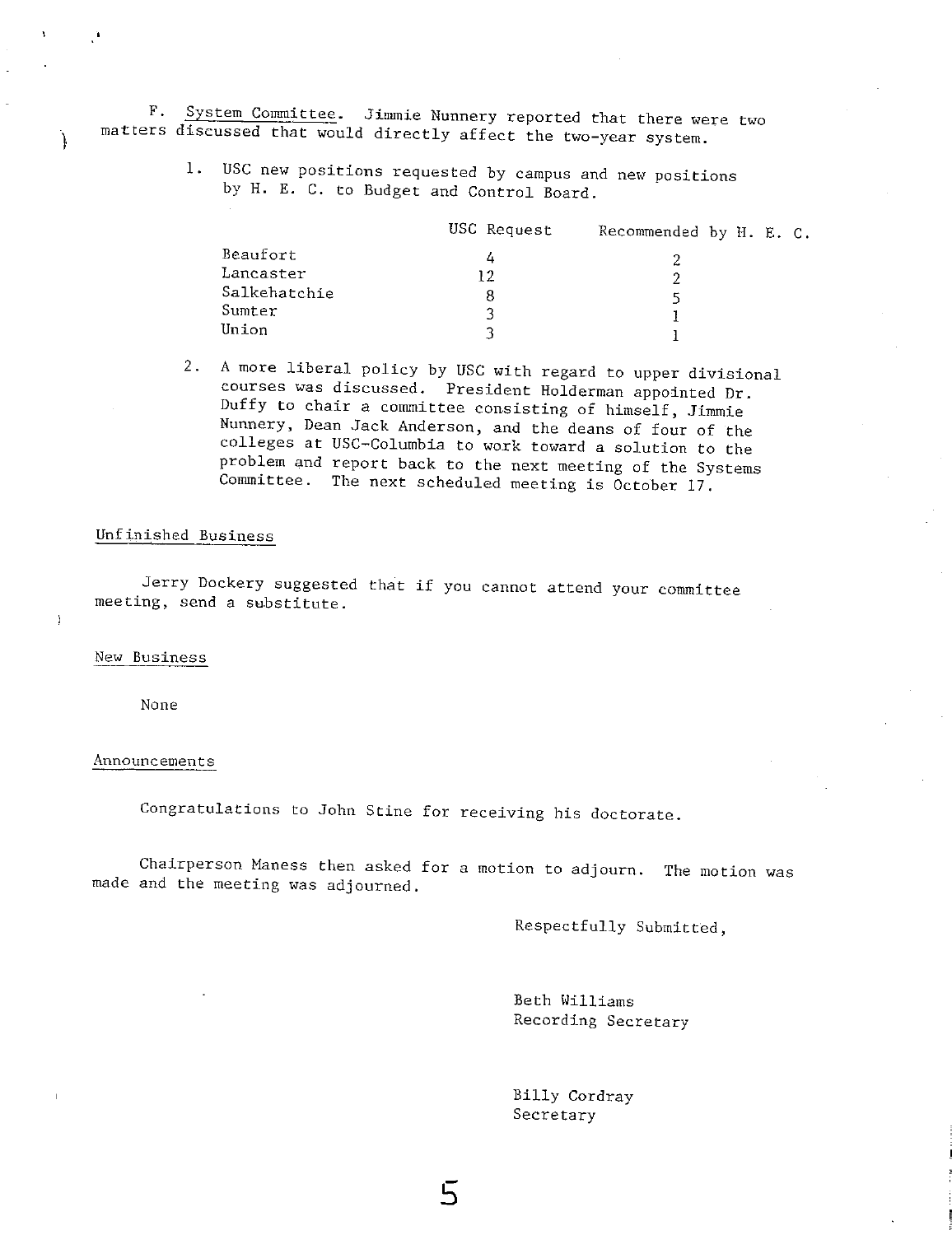#### APPENDIX I

# FACULTY GRIEVANCE PROCEDURE TWO-YEAR CAMPUS SYSTEM UNIVERSITY OF SOUTH CAROLINA

Ì

The Rights and Responsibilities Committee of the Two-Year Faculty Senate recommends the following be adopted as the grievance procedure for the two-year campus system.

Purpose of the Grievance Committee The Grievance Committee is not a court of law; it is <sup>a</sup> committee elected and approved by the Two-Year Faculty Senate of the University of South Carolina. Legal technicalities, therefore, shall not prevail during grievance hearings. The sole purpose of the Grievance Committee is to ensure that reasonable justice be meted out to all parties.

## Definition of Faculty

Faculty members covered in this statement of Grievance procedure shall include teaching and research faculty, professional librarians, academic administrators, and all other persons holding faculty appointments.

### Grievable Matters

A grievance may be lodged on, but is not limited to, matters concerning tenure; promotion; non-reappointment, dismissal of tenured faculty members; dismissal of contract employees prior to the conclusion of a contract term; discrimination in compensation, promotion and work assighment; and/or any other form of discrimination or unfair treatment.

6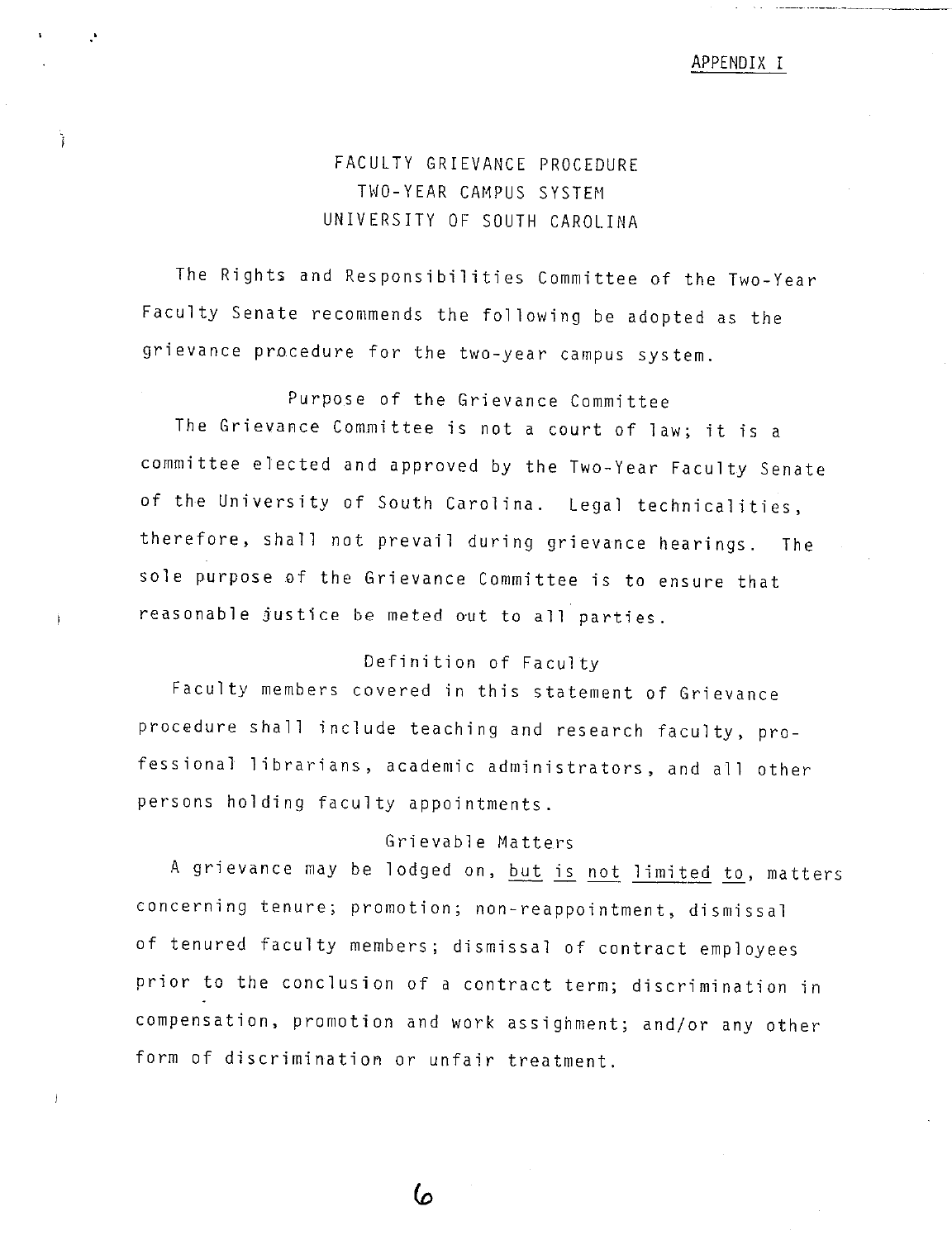- I. Procedures of Filing a Grievance
	- A. Once a Grievant has exhausted all grievance procedures at the local level (assuming that the grievance is of such nature to be heard at the local level) and still has not received what the Grievant considers a just decision, the Grievant may then appeal his/her case to the Grievance Committee at the Two-Year Faculty Senate.\*
	- B. The Grievant must initiate grievance proceedings by notifying the Chairman of the Grievance Committee, in writing, that the Grievant requests a hearing.
	- C. The Grievant's letter to the Chairman of the Grievance Committee must be filed within ten working days of the notification to the grievant of actions which he is grieving.
	- 0. The Grievant's letter to the Chairman of the Grievance Committee must be accompanied by all pertinent data available to the grievant.
	- E. The Grievant should advise the Chairman of the Grievance Committee of all data pertinent to the case to which the Grievant does not have access.

# II.Duties and Responsibilities of the Chairman of the Grievance Committee

A. The Chairman of the Grievance Committee of the Two-Year Faculty Senate is authorized to require any and all

7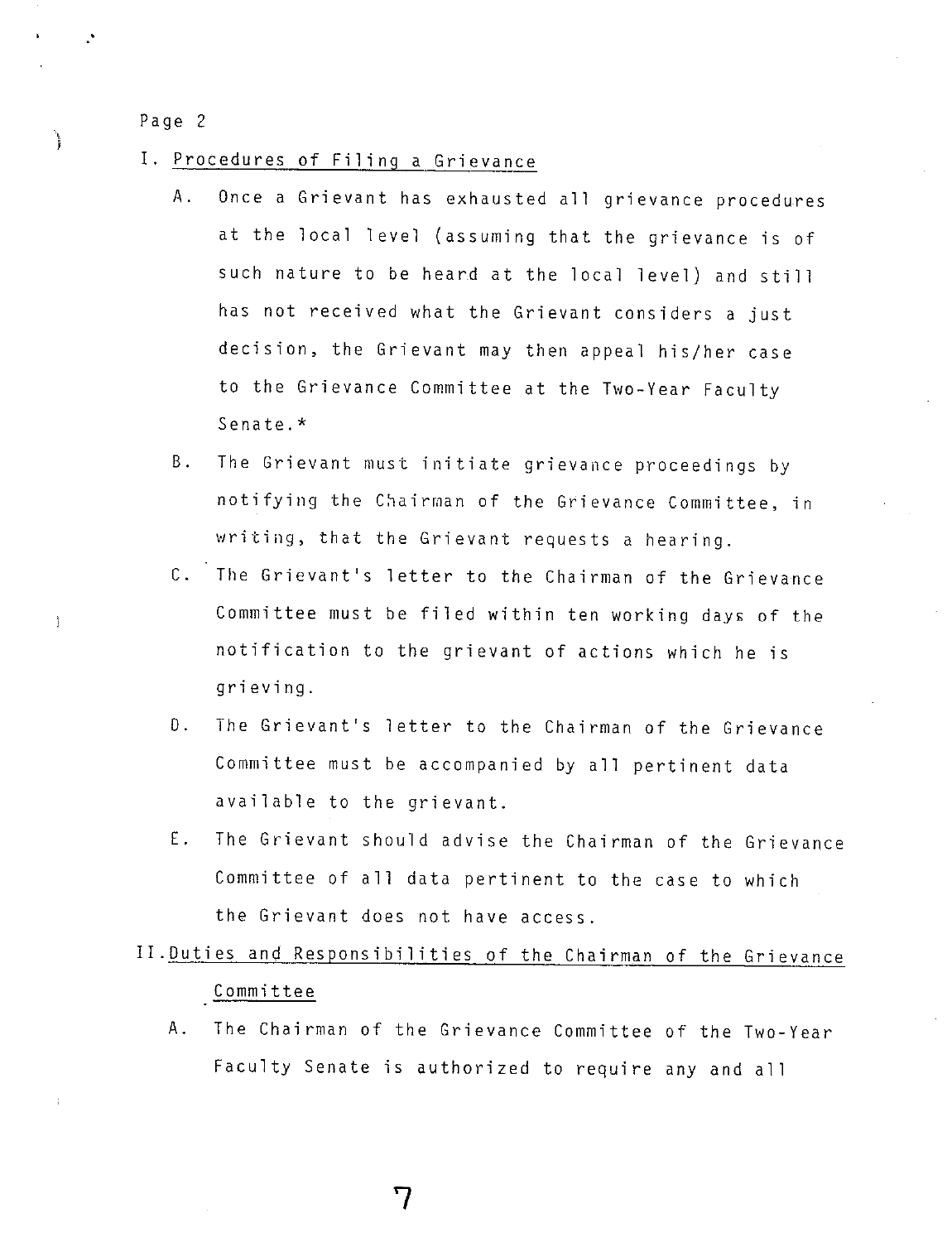)

 $\left| \right|$ 

persons (including committees) employed by the University of South Carolina, whether direct parties to a particular grievance or not, to submit to the Chairman of the Grievance Committee, at a time and date specified by the Chairman of the Grievance Committee, any and all data that is, or might be, pertinent to a particular grievance.

B. Within ten working days of receipt of a request for a grievance hearing, the Chairman of the Grievance Committee will notify all parties to the grievance, in writing (l) that a grievance has been filed, and

\*  $(2)$  the date, time, and place of the grievance hearing. Should it be inappropriate to file a grievance at the local level, the Grievant may file a request for a hearing directly to the Chairman of the Grievance Committee of the Two-Year Faculty Senate.

- C. Within ten working days of receipt of a request for a grievance hearing, the Chairman of the Grievance Committee will request, in writing, that the person or persons (including committees) against whom the grievance is being brought submit to the Chairman of the Grievance Committee any and all data that is, or might be, pertinent to the grievance under consideration.
- D. Within ten working days of receipt of a request for a grievance hearing, the Chairman of the Grievance Committee will request, in writing, that parties

 $8^{\circ}$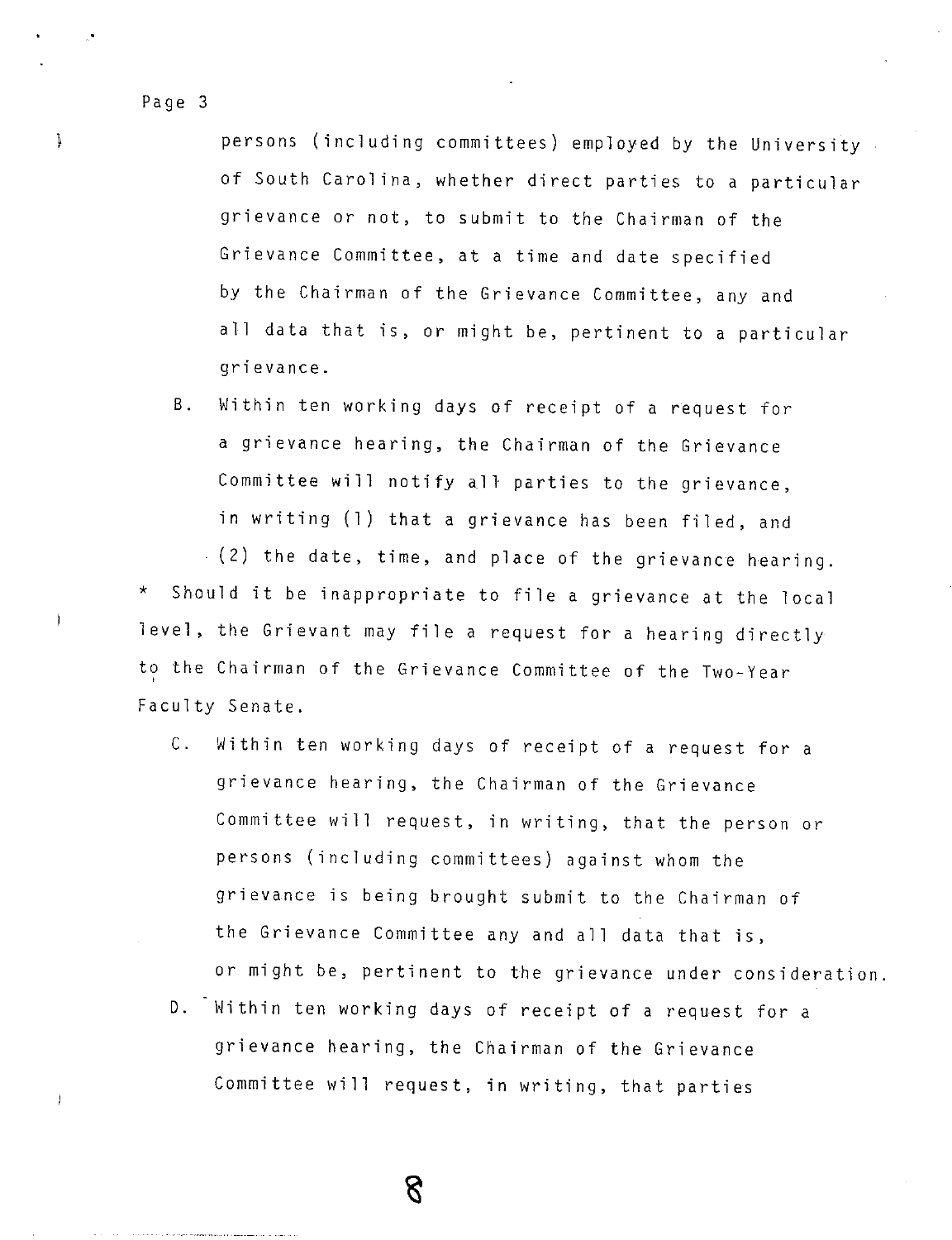ì

 $\overline{\phantom{a}}$ 

(including committees) not named in the grievance submit to the Chairman of the Grievance Committee any and all data that is, or might be, pertinent to the grievance under consideration.

---------.

- E. Recipients of the above requests for pertinent data shall comply with the request within three working days.
- F. If the Grievant has pursued grievance procedures on his/her local campus, it is the responsibility of the Chairman of the Grievance Committee to request, in writing, that the Dean of the local campus submit to the Chairman of the Grievance Committee (1) <sup>a</sup> written summary of the proceedings of the local grievance committee that pertain to the Grievant, and (2) a written rationale for all decisions reached by the local grievance committee that pertain to the Grievant.
- G. The Dean of the local campus must comply with the Chairman's request for the above data within three working days.
- H. The Chairman of the Grievance Committee will forward copies of all documents and data to the members of the Grievance Committee, and inform them, in writing, of - the date, time and place of the grievance hearing.
- I. Should the Grievant so request, and providing that his/ her request is filed at least three working days prior

9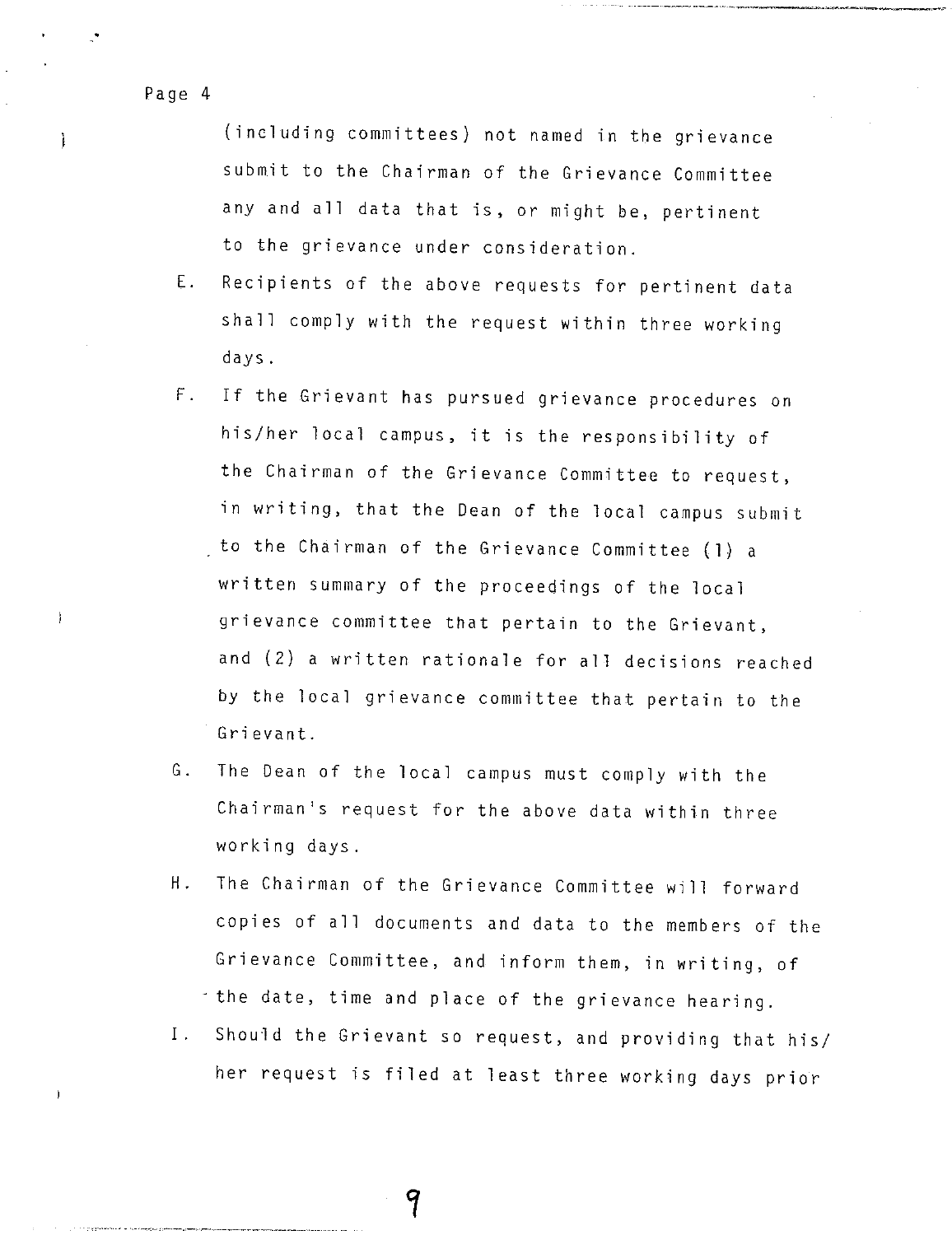to the grievance hearing, the Chairman of the Grievance Committee will make available to the Grievant all data and documents pertinent to his/her case. In the case of material classified as confidential, a detailed summary of these documents will be prepared by the grievance committee and provided to the grievant.

- III.Conduct of the Grievance Hearing
	- A. The Chairman of the Grievance Committee shall preside at all grievance hearings. In the absence of the Chairman, the Vice Chairman of the Grievance Committee shall preside.
	- B. -The Grievant has the right to representation by counsel and to request an open grievance hearing. Otherwise, all hearings shall be closed to all parties except to those directly named in the grievance.
	- C. The Chairman of the Grievance Committee is authorized to require any and all persons (including committees) employed by the University of South Carolina, whether direct parties to a particular grievance or not, to <sup>g</sup>ive testimony during the grievance hearings.
	- D. All parties to the grievance have the right to present evidence and to present witnesses to testify before the Grievance Committee.
	- E. Committee members from the Grievant's local campus have the right to request that they be excused from serving as a member of the Grievance Committee.

 $\prime$ O

Ì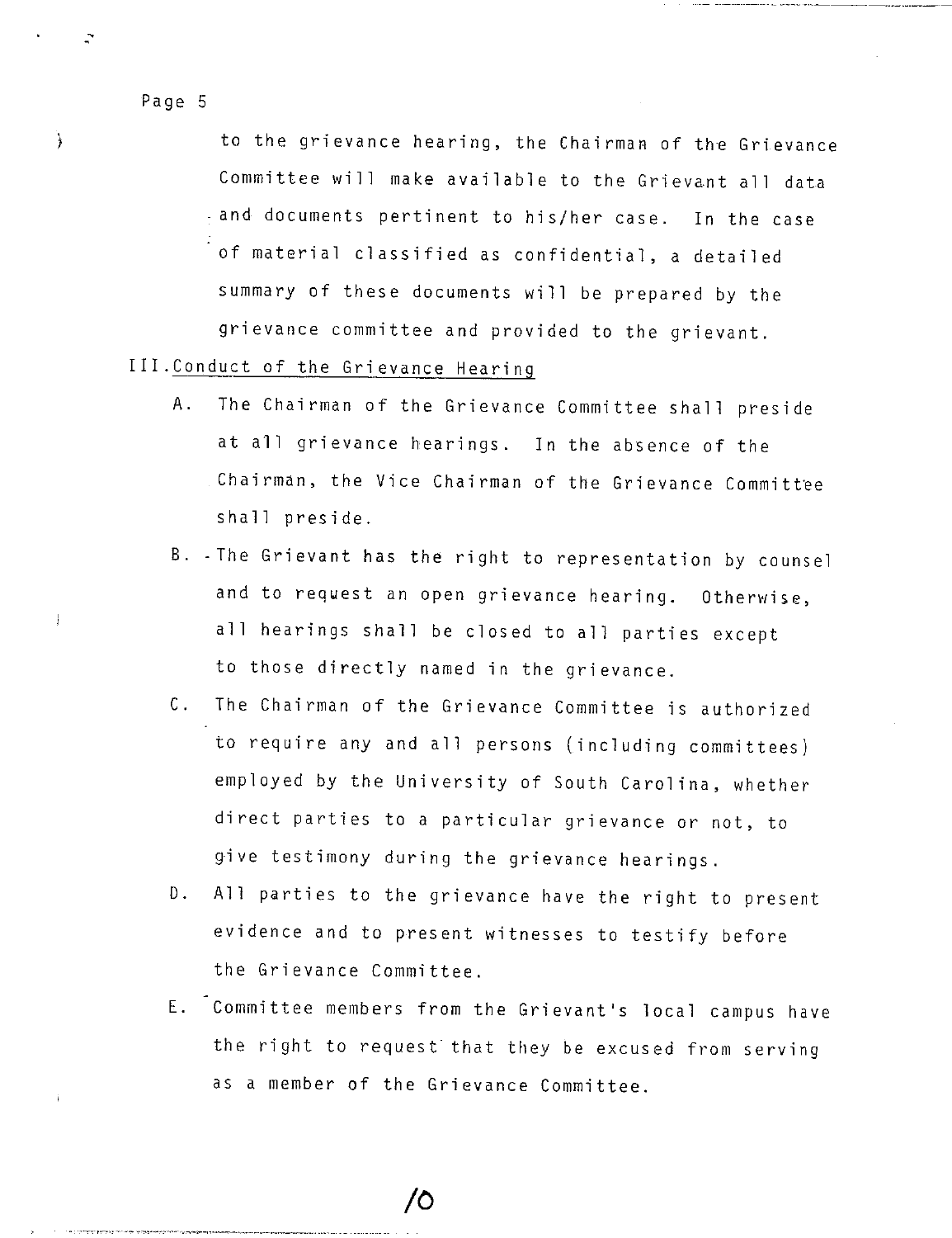à

Ą

- F. The proceedings of the grievance hearing shall be recorded and filed with an appropriate agency of the University of South Carolina.
- G. Within five working days following the conclusion of the grievance hearing, the Chairman of the Grievance Committee will notify all parties to the grievance, in writing, of the Grievance Committee's final recommendations and a rationale for those recommendations.
- H. The recommendations of the Grievance Committee shall take precedence over all previously rendered decisions and all previous actions concerning the grievance.

#### IV.Channeling From Committee

Recommendations of the Grievance Committee shall be forwarded through the office of the Vice President for Two-Year Campuses to the President. The President will notify the grievant of his decision within 20 working days. Within seven (7) working days of receipt of notice of the disposition of his petition, the faculty member may appeal the President's final action to the Academic Affairs Committee of the Board of Trustees. The Academic Affairs Committee, in consultation with the Faculty Liaison Committee, shall have thirty (30) days in which to complete its review and communicate its findings to the President and the faculty member. A review by this Committee of the Board of Trustees is the final level of recourse within the University, and actions by this Committee are final.

//